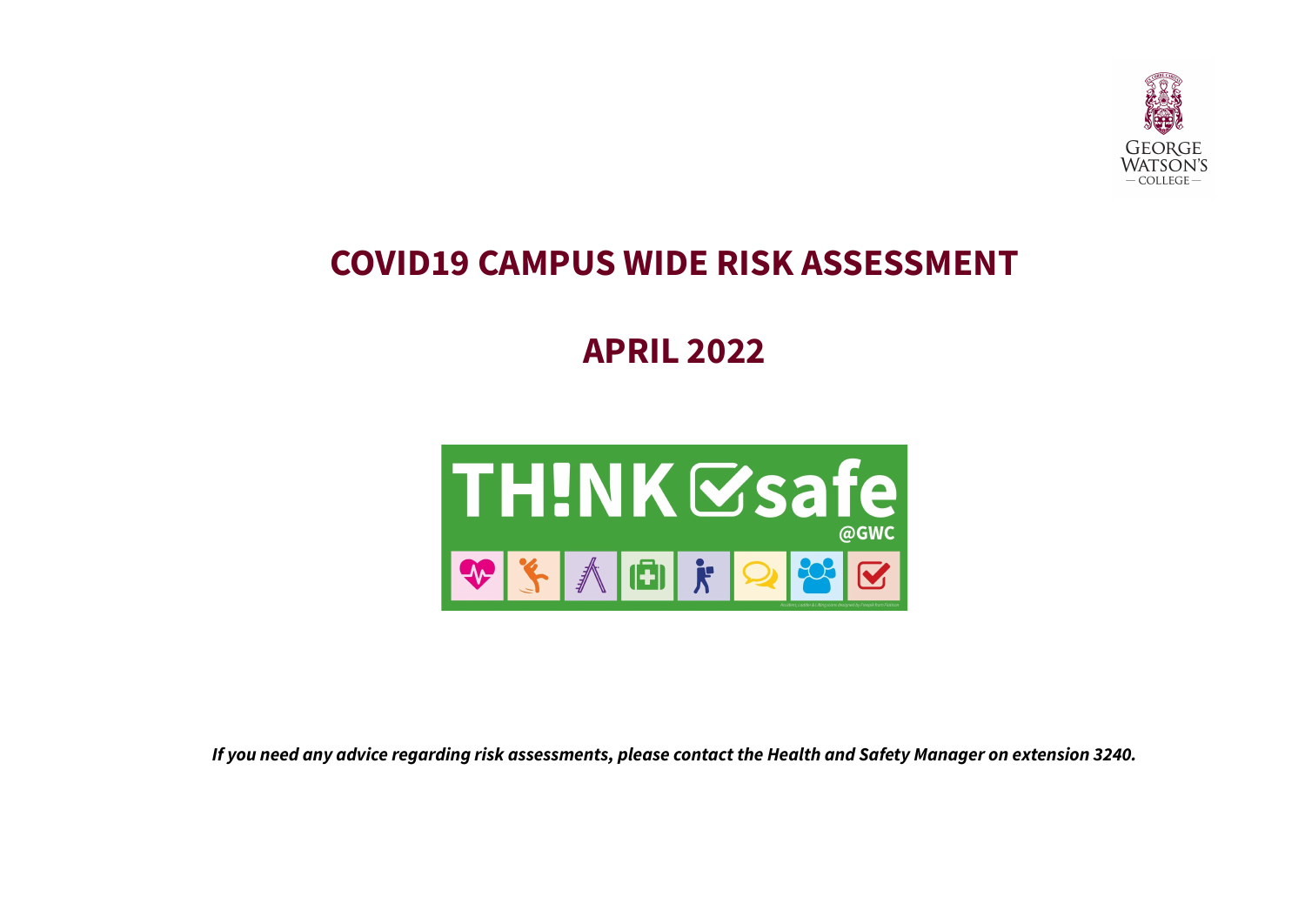#### **Introduction**

As part of managing health and safety we must control the risks in our school and from our activities. To do this we need to think about what might cause harm to people and ensure reasonable steps are taken to prevent the harm. This is known as a risk assessment. It is a legal requirement to record the significant findings of the risk assessment.

A risk assessment is not about creating huge amounts of paperwork but rather about identifying sensible measures to control the risks. Risk assessments must be completed for all school trips, all events and any high-risk activities in school such as the sciences, technology, art, drama, sports and health & food technology. This list is not exhaustive and any high-risk activity must be risk assessed.

#### **Terms**

A hazard is anything that may cause harm, such as chemicals, electricity, working from a ladder etc. The risk is the chance, high or low, that somebody could be harmed by the hazard, together with an indication of how serious the harm could be.

### **5 Steps to Risk Assessment**

The process for carrying out a risk assessment is in 5 steps:

- Step 1 Identify the hazards
- Step 2 Decide who might be harmed
- Step 3 Evaluate the risks and decide on the precautions
- Step 4 Record your findings and implement them
- Step 5 Review your assessment and update if necessary

The school risk assessment template should be used to record the findings of the risk assessments. Similar templates can also be used. The 5 steps approach is supported by the Health and Safety Executive, Scottish Schools Education Research Centre and Going Out There. Further guidance is available from:

- ❏ The Health and Safety Executive [www.hse.gov.uk](http://www.hse.gov.uk)
- ❏ Scottish Schools Education Research Centre [www.sserc.org.uk](http://www.sserc.org.uk)
- ❏ Going Out There [www.goingoutthere.co.uk](http://www.goingoutthere.co.uk)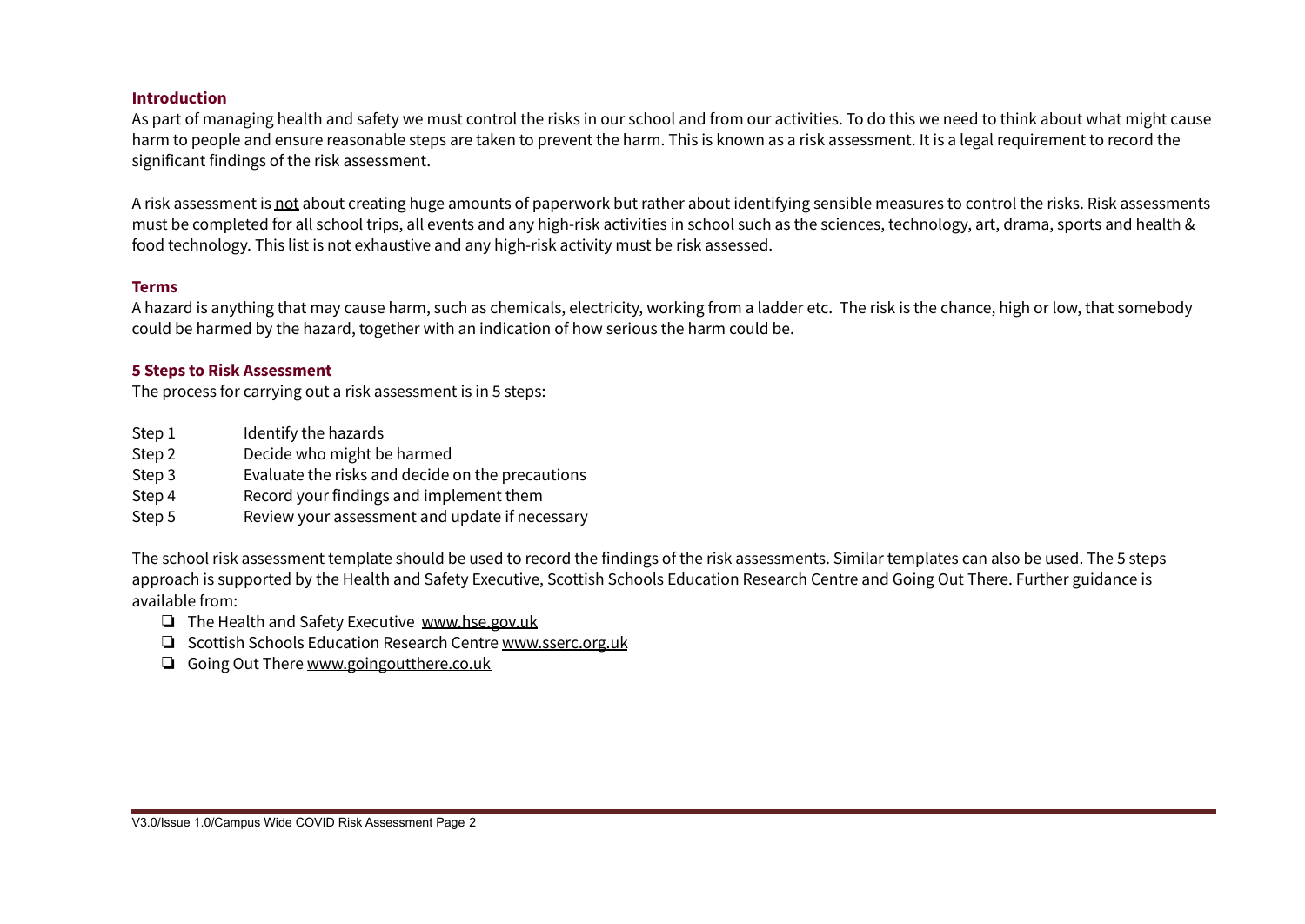| <b>DESCRIPTION</b>                                          | Campus Wide COVID19 Risk Assessment                |                                                                                                                                                                                                                                                                                                                                                                                                                                                                                                                                                                                                                                                                                                                                                                                                                                                                                                                                                                                                                                                                                                                                                                                                                                                                                                                                                                                                                                                                                                                          |                                                                                                                                                                  |                 |  |
|-------------------------------------------------------------|----------------------------------------------------|--------------------------------------------------------------------------------------------------------------------------------------------------------------------------------------------------------------------------------------------------------------------------------------------------------------------------------------------------------------------------------------------------------------------------------------------------------------------------------------------------------------------------------------------------------------------------------------------------------------------------------------------------------------------------------------------------------------------------------------------------------------------------------------------------------------------------------------------------------------------------------------------------------------------------------------------------------------------------------------------------------------------------------------------------------------------------------------------------------------------------------------------------------------------------------------------------------------------------------------------------------------------------------------------------------------------------------------------------------------------------------------------------------------------------------------------------------------------------------------------------------------------------|------------------------------------------------------------------------------------------------------------------------------------------------------------------|-----------------|--|
| LOCATION                                                    | George Watson's College, Colinton Road, Edinburgh. |                                                                                                                                                                                                                                                                                                                                                                                                                                                                                                                                                                                                                                                                                                                                                                                                                                                                                                                                                                                                                                                                                                                                                                                                                                                                                                                                                                                                                                                                                                                          |                                                                                                                                                                  |                 |  |
| What are the<br>hazards?                                    | Who might<br>be harmed?<br>And how?                | What are you already doing, i.e. what Control Measures are already<br>in place?                                                                                                                                                                                                                                                                                                                                                                                                                                                                                                                                                                                                                                                                                                                                                                                                                                                                                                                                                                                                                                                                                                                                                                                                                                                                                                                                                                                                                                          | Do you need to do<br>anything else to<br>manage this risk?                                                                                                       | Action by whom? |  |
| 1<br>Preventing the<br>spread of COVID<br>within the school | Staff<br>Pupils<br>Visitors<br>Contractors         | $\Box$ Wash hands with soap and water at every opportunity.<br>Especially, upon arrival at school, when moving from building to<br>building, before and after eating, and after sporting or play<br>activities and after using the toilet<br>$\Box$ Where soap and water aren't available, make use of one of the<br>many hand sanitisers around campus<br>$\Box$ Hand sanitisers are available for use at all building entrances<br>$\Box$ Avoid touching your eyes, nose, mouth and face with your hands<br>$\Box$ Gloves are not a substitute for good hand hygiene. If you are<br>using gloves for a short duration task they must be removed and<br>disposed of correctly and must immediately wash your hands<br>$\Box$ Signage has been put up reminding people to wash/sanitise<br>hands<br>$\Box$ Assist and supervise young pupils with good hand hygiene<br>$\Box$ Internal door release mechanisms have been replaced with<br>non-touch sensors to minimise points of contact<br>$\Box$ Minimise the use of shared items such as microwaves and<br>kettles. Develop local protocols involving pre-use cleaning of<br>frequently touched surfaces such as switches and handles using<br>the cleaning materials provided.<br>$\Box$ Where the use of shared workstations is unavoidable, the user<br>will wipe down the workstation (mouse, keyboard, phone, etc.)<br>prior to and after use<br>$\Box$ Cough and sneeze into the inside of your elbow<br>$\Box$ Cough and sneeze into a tissue and then bin it | Risks should be<br>assessed in line with<br>guidance our school<br>is giving about use<br>of sanitiser.<br>N.B. Hand sanitiser<br>(COSHH Assessment<br>- Sodexo) | All             |  |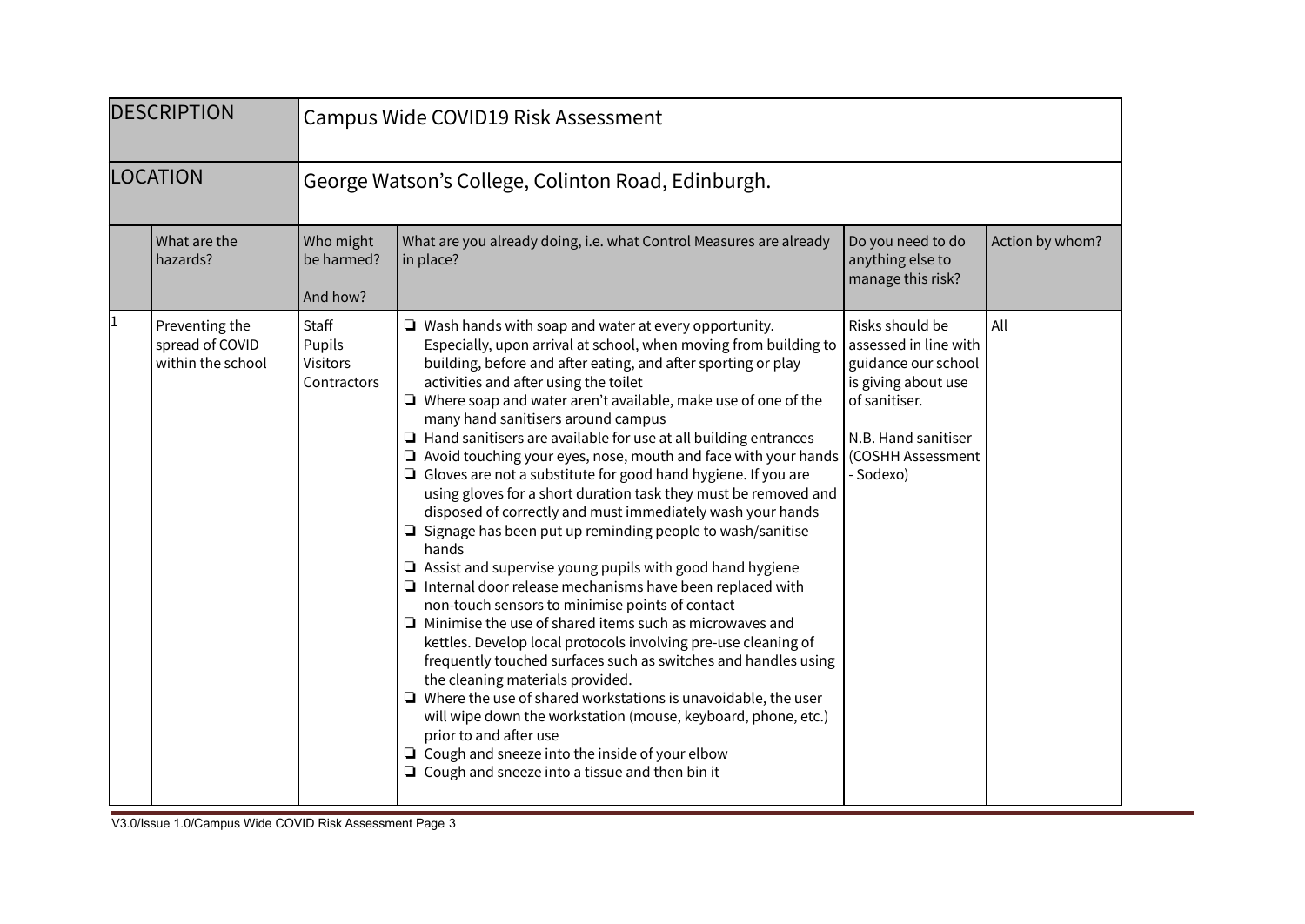|   |                                                                          |                                                   | $\Box$ Follow up with washing your hands with soap and water or use a<br>sanitiser<br>$\Box$ All Senior School pupils will be encouraged to wear face<br>coverings in communal areas of the School buildings and<br>extensions of it. Additional guidance on face coverings is<br>available. This recommendation extends to School Transport.<br>$\Box$ All staff are encouraged to wear a face covering when moving<br>around communal parts of the School (corridors, office and<br>admin areas, canteens (except when dining) and other confined<br>communal areas, (including staff rooms and toilets).<br>$\Box$ Enhanced cleaning has been implemented across campus with<br>a focus on frequently touched surfaces<br>$\Box$ Cleaning materials have been provided in all areas for staff to<br>use to wipe desks and workstation equipment in offices and<br>classrooms frequently throughout the day<br>□ Where roles involve high risk, close contact, e.g. School Nurses,<br>separate guidance exists for the wearing of PPE | <b>PPE</b> Guidance and<br><b>Use of PPE Guidance</b> |     |
|---|--------------------------------------------------------------------------|---------------------------------------------------|-----------------------------------------------------------------------------------------------------------------------------------------------------------------------------------------------------------------------------------------------------------------------------------------------------------------------------------------------------------------------------------------------------------------------------------------------------------------------------------------------------------------------------------------------------------------------------------------------------------------------------------------------------------------------------------------------------------------------------------------------------------------------------------------------------------------------------------------------------------------------------------------------------------------------------------------------------------------------------------------------------------------------------------------|-------------------------------------------------------|-----|
| 2 | Exposure to fire                                                         | <b>Staff</b><br>Pupils<br>Visitors<br>Contractors | $\Box$ Fire evacuation procedures remain the same as they were prior<br>to the COVID19 pandemic<br>$\Box$ Evacuate via the quickest and safest route possible following the<br>directional fire safety signage.<br>□ We have reviewed and revised our current emergency plan and<br>fire marshal provision. Whilst social distancing may be impacted<br>during evacuation, this can be managed and by following<br>guidelines on maintaining hygiene at the assembly point.<br>$\Box$ Designated fire doors (these are internal doors designed and/or<br>located to act as a barrier to restrict the passage of smoke and<br>fire) must remain closed. All other internal doors can be kept<br>open to promote ventilation and reduce touch points.                                                                                                                                                                                                                                                                                     |                                                       | All |
| 3 | Feeling unwell<br>Symptoms of<br>COVID19<br>Confirmed case of<br>COVID19 | <b>Staff</b><br>Pupils<br>Visitors<br>Contractors | $\Box$ The COVID19 Guidance has been issued to staff and parents and<br>describes the latest advice and guidance should anyone feel<br>unwell, have symptoms of COVID19, are identified as a close<br>contact to a positive case, or is confirmed as having COVID19,<br>$\Box$ Anyone who has been told by the NHS to self isolate has been<br>told they must follow those instructions and inform the school.                                                                                                                                                                                                                                                                                                                                                                                                                                                                                                                                                                                                                          | <b>COVID19 Guidance</b><br>NHS link                   | All |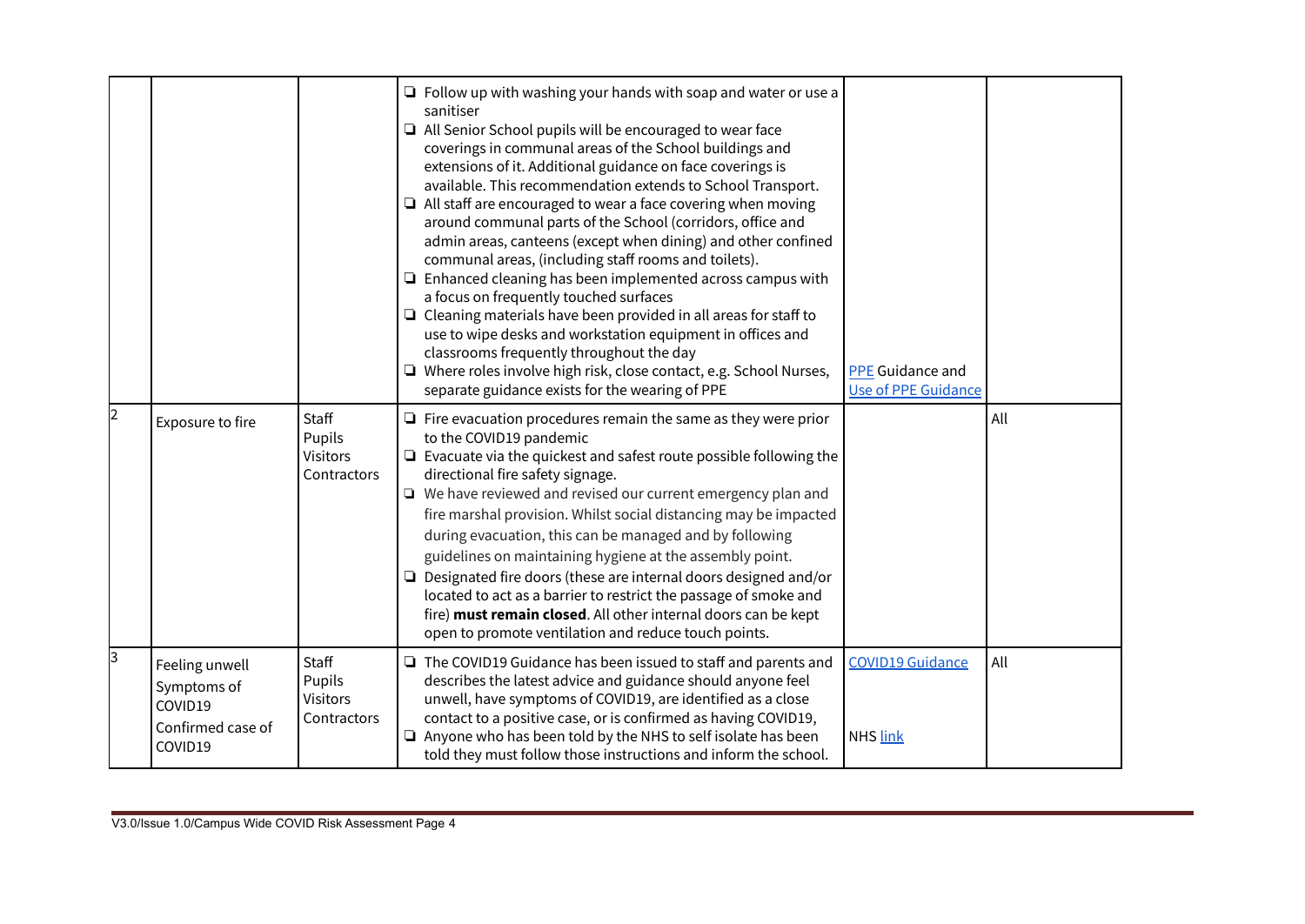| 4 | <b>Social Distancing</b> | Staff<br>Pupils<br>Visitors<br>Contractors        | $\Box$ School staff and other adults in school should continue to apply<br>physical distancing where possible, with other adults and with<br>pupils<br>$\Box$ Senior School pupils - physical distancing will be encouraged<br>where possible<br>$\Box$ Campus vehicles. Where vehicles are shared, windows should be<br>open, distances short and face coverings are recommended<br>$\Box$ Where possible staff can continue to work from home and an<br>Agile Working Policy has been developed to support this<br>$\Box$ Make use of other spaces around campus<br>$\Box$ Hold meetings outdoors when possible and online in a virtual<br>environment<br>$\Box$ Markers have been laid around teacher's desk and other<br>communal areas to assist with physical distancing<br>$\Box$ Office alterations have been made to enable physical distancing<br>to be achieved<br>$\Box$ Shared space alterations have been made to enable physical<br>distancing to be achieved.<br>$\Box$ Signage displayed to remind people to wash and sanitise hands<br>frequently and to encourage wearing of face coverings in<br>communal areas<br>$\Box$ For large gatherings of pupils during the school day, e.g.<br>assemblies, COVID mitigations should be considered and<br>applied if possible, e.g. limit numbers, physical distancing, face<br>coverings worn etc. | All<br>Transport<br>Operators |
|---|--------------------------|---------------------------------------------------|-----------------------------------------------------------------------------------------------------------------------------------------------------------------------------------------------------------------------------------------------------------------------------------------------------------------------------------------------------------------------------------------------------------------------------------------------------------------------------------------------------------------------------------------------------------------------------------------------------------------------------------------------------------------------------------------------------------------------------------------------------------------------------------------------------------------------------------------------------------------------------------------------------------------------------------------------------------------------------------------------------------------------------------------------------------------------------------------------------------------------------------------------------------------------------------------------------------------------------------------------------------------------------------------------------------------------------------------------------------------|-------------------------------|
| 5 | Poor ventilation         | Staff<br>Pupils<br><b>Visitors</b><br>Contractors | $\Box$ Ensure windows are kept open as much as possible<br>$\Box$ Keep doors open to promote air flow (unless they are<br>designated fire doors)<br>$\Box$ Purge areas in breaks and lunch periods to flush space with<br>fresh air<br>$\Box$ Installed air purifiers in high risk areas<br>$\Box$ CO2 readings taken daily in classrooms (readings between 800<br>and 1500 are investigated) and remedial actions taken, e.g.<br>purging between lessons, windows/doors opened, movement of<br>high activity tasks to larger spaces                                                                                                                                                                                                                                                                                                                                                                                                                                                                                                                                                                                                                                                                                                                                                                                                                            | All                           |